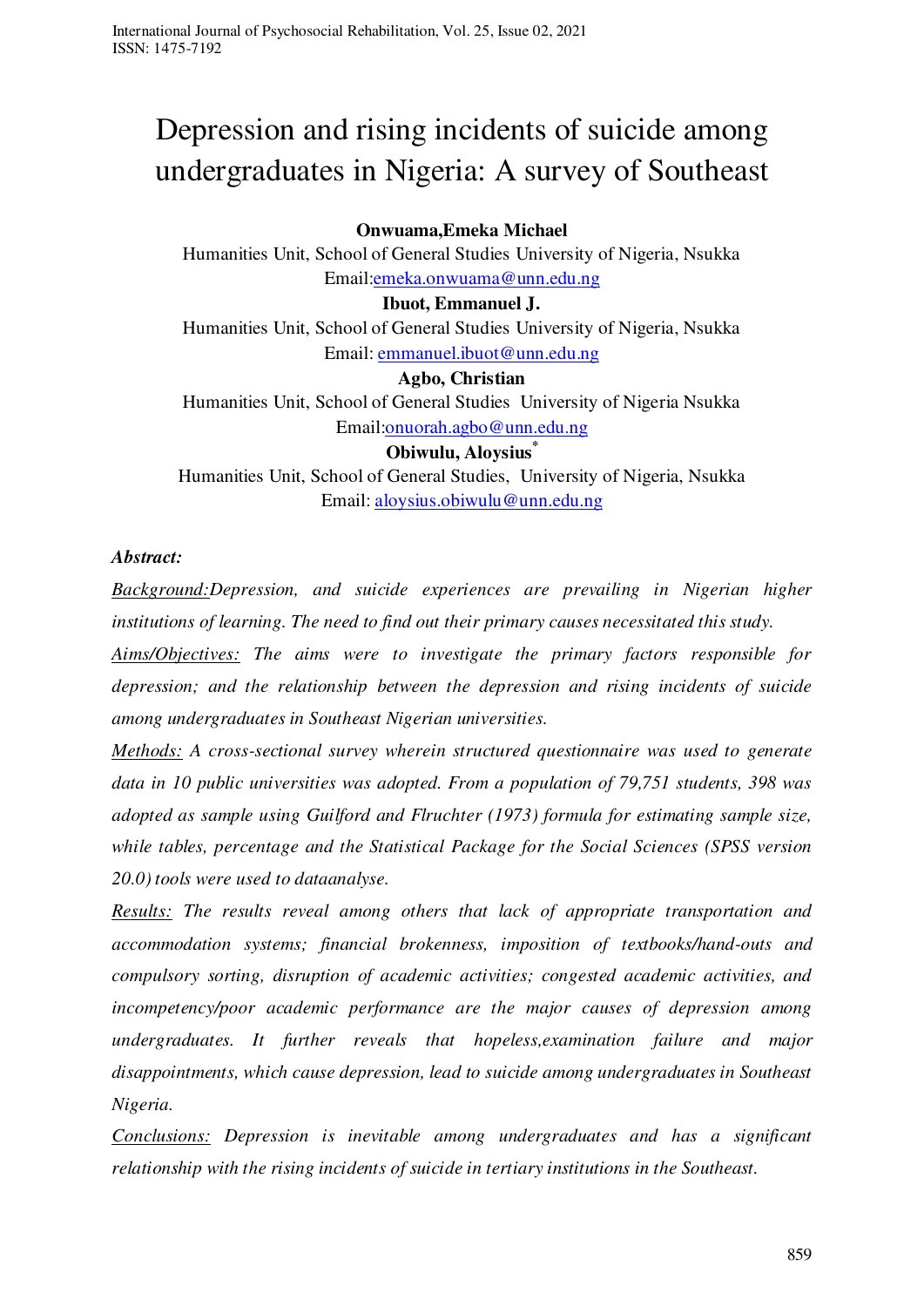#### *Key Words: Depression, suicide, undergraduates, Southeast, Nigeria*

#### **Introduction**

Suicide and its related predispositions or ideations are prevalent among youths particularly students in higher institutions of learning across the world (American Psychological Association 2011).Suicide refers to any deliberate action that terminates one's life while its predispositions refers to deliberate behaviours with potentially life-threatening consequences such as taking a drug overdose, excessive drinking of alcohol, taking of poison, deliberately crashing a car etc.It is an intentional act predisposed to end one's life in other to end unbearable torture, torments and adverse conditions of life such a person find himself (Kerkhof2004,Shaffer 2008). It is a phenomenon that thrives both in the advanced industrialised and Less Industrialised societies (Andrews & Wilding 2004). According to studies, suicide is more prevalent among powerless groups or those with little chances of improving themselves, young women, people with low socio-economic status, low educational levels, the unemployed, the disabled, the divorced or people experiencing broken relationships, orphans, and those suffering from terminal illnesses (Bertolote, Fleischmann & De-Leo 2004).

Recent development has shown that the phenomenon of suicide is rising among undergraduates in Nigerian higher institutions of learning. For instance, Evelyn Mogekwu - a 26-year-old microbiology student of the Delta State University (DELSU); ChidikeOyeka - a 25-year-old student of Madonna University Okija; TolulopeAbodunrin of the Department of Accountancy, University of Ilorin, Kwara State; Adigun Emmanuel - a 27-year-old final year student of the Faculty of Agriculture at the University of Ilorin; HikmatGbadamosi - a 100 level student of the University of Port Harcourt, Rivers State; KolapoOlowoporoku - an 'extra year' Computer Science student of the ObafemiAwolowo University, Ile-Ife, Osun State; ChukwuemekaAkachi - a final year student of the University of Nigeria, Nsukka; Aisha Omolola - a 300 level student of the Ahmadu Bello University, Zaria; among many others committed suicide between 2017 and 2019.

Scholars attribute this prevalence of suicide to the rising tide of stressful situations and their concomitant product – depression, which occurs in a situation where an individual perceives hopelessness caused by lower ability to survive in the face of challenges (Kariv&Heiman 2005). Depression is a common and ever increasing mental disorder (Adewuya, Ola, Olutayo,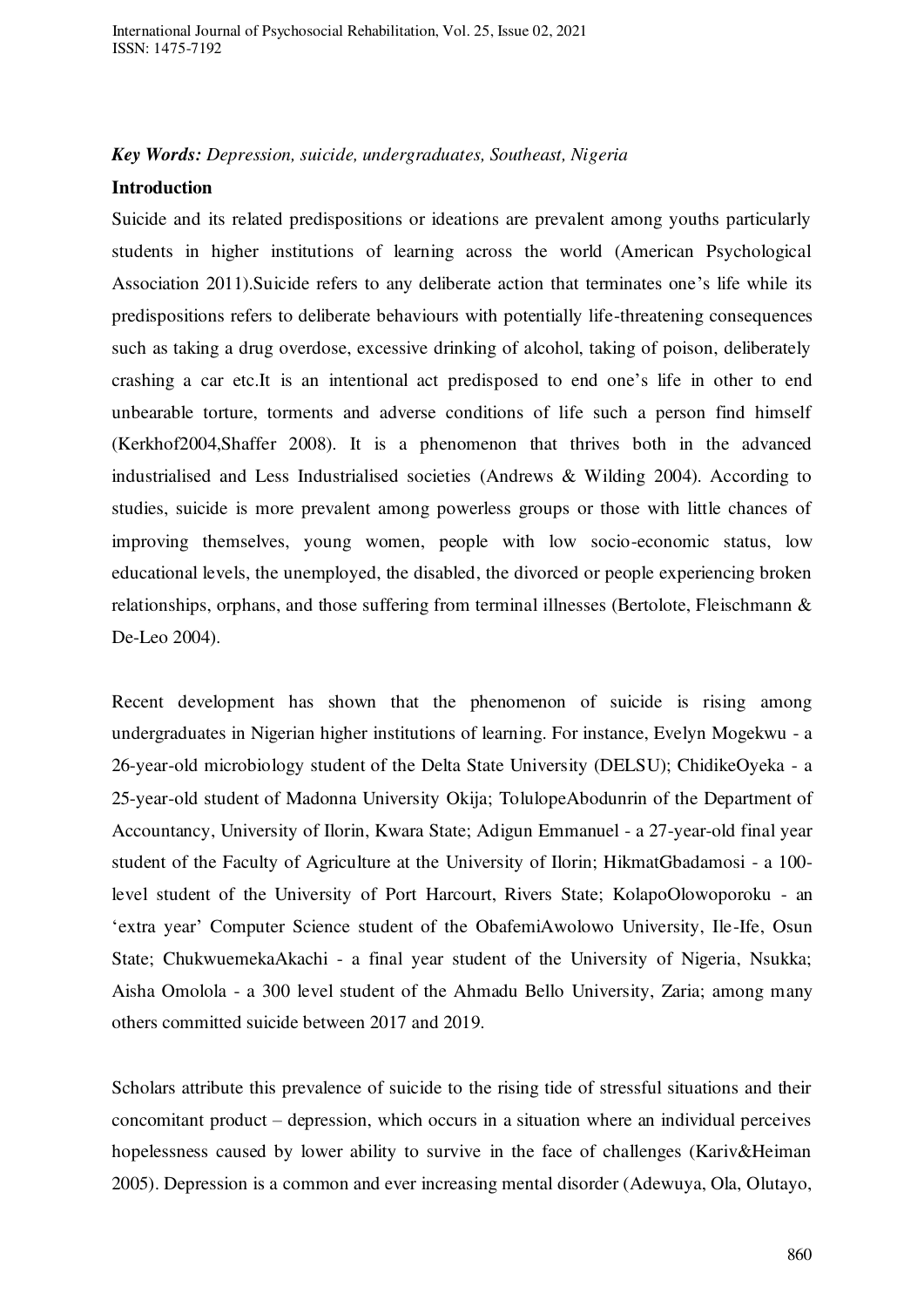Mapayi&Oginni 2006, Scholten2013, Wallace2010), which is associated with a state of heavy sadness, low spirit, loss of interest or pleasure, feelings of guilt, low self-worth and inferiority complex, unpleasant sleep or appetite, low energy, poor concentration, lack of knowledge or skills, and perceived inability to overcome (American Psychiatric Association 2000). Academic activities are commonly and generally associated with significant levels of stress and depression across the world (Ang&Haun 2006). From Nigeria, the United States of America, Turkey, Ireland, Australian, Iran, Portugal, Germany, and Poland to Bulgaria among others, depression is prevalent in institutions of higher learning. However, research tends to demonstrate that it is more prevalent in females more than males (Aniebue&Onyema 2008,Arslan, Ayranci, Unsal&Arslantas 2009, Collingwood 2010,Mikolajczyk, Maxwell, Naydenova, Meier & El Ansari 2008, Ibrahim, Kelly, Adams&Glazebrook2012).

In these higher institutions of learning, depression is normally generated by such factors or situations as periods of examinations and the subsequent wait for results; financial pressures or brokenness; alterations in the patterns of eating and rest; increased workload and academic pressure; poor or lack of appropriate transportation facilities or system; socio-cultural differences and marginalisation; language incompetency; lack of support from friends and family; unpleasant disruption of academic activities; and campus criminality and violence (Abouserie 1994, Jones, Papadakis, Hogan &Strauman 2009,Dusselier, Dunn, Wang, Shelley & Whalen 2005,Hudd, Dumlao, Erdmann-Sager, Murray, Phan, Soukas&Yokozuka 2000, Ross, Niebling&Heckert 1999,Radcliffe & Lester 2003).Others include socio-demographic factors (such as age, gender, level of education, lower socioeconomic status); stressful and traumatic life events; gender-based violence; addictive and health risk behaviours; low sense of control, and poor academic performance as major factors responsible for the increasing risk of depression among university students (Chen, Wang, Qiu, Yang, Qiao, Yang & Lian g 2013,Gelaye, Arnold, Williams, Goshu&Berhane 2009, Ibrahim, Kelly, Adams &Glazebrook 2013, Steptoe, Tsuda, Tanaka & Wardle 2007,Yusoff2013). These experiences are prevalent in Nigerian higher institutions (Adewuya2006)**.**Most of the Nigerian undergraduates are going through excruciating experiences such as sexual harassment, rape and unwanted pregnancy; gangsterism, cultism and violence; anticipated inability to get employment after school; and inability to pay their school fees, purchase essential and imposed textbooks/handouts, feed and clothe, cope with the pressure of academic works due to shorter semesters caused by incessant strikes, and obtain good medical care (Eneh1998).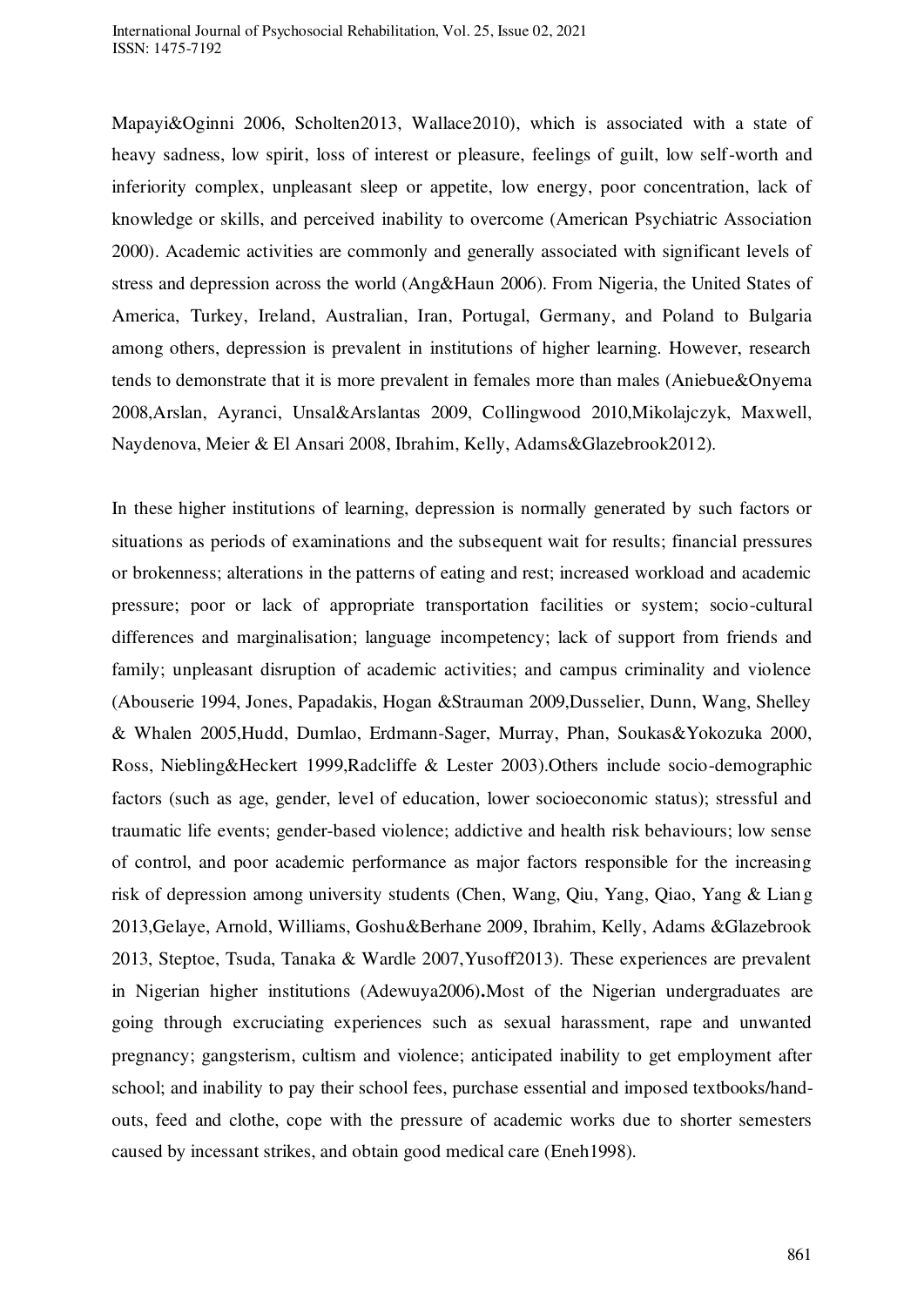These experiences have led to different levels of depression with significant consequences and implications for these students in higher institutions of learning in terms of academic performance, behaviour, and health (Wechsler, Lee, Kuo& Lee 2000, Ibrahim, Kelly, Adams&Glazebrook2013). The consequences include among others low energy, weight loss, loss of appetite, headaches, fatigue, aches/pain, insomnia, forgetfulness, indecision, restlessness, guilt, hopelessness, anxiety, low self-esteem, self-doubt, poor academic performance, withdrawal from study, suicide attempts, lower life satisfaction, sleeplessness, and intrusive thoughts (Paschali&Tsitsas 2010,Busari2012).

It is clear from the literature that little or no attention has been devoted to investigating the major factors that are generating depression among undergraduates in Nigerian higher institutions of learning. Further, there is scarcity or none existing literature on the relationship between the prevailing levels of depression and rising rate of suicide in Nigerian higher institutions of learning. This investigation attempts to fill these gaps. Thus, it seeks to find answers to the following questions:

- a. What are the major factors responsible for the prevalence of depression among undergraduates in Nigerian universities?
- b. Is there any relationship between depression and the rising rate of suicide among undergraduates in Nigerian universities?

## **Materials and Methods**

The materials used in this paper were generated from two sources, namely: primary and secondary sources. In the primary source, data was generated through survey by using structured questionnaire to elicit responses from target sample. In the secondary source, relevant and accessible publications on the topic of investigation such as textbooks, journals, unpublished materials, monographs, conference and workshop papers, and internet materials were consulted, for data.

#### Research Design

In search of answers to the research question, a cross-sectional survey research design was used. It is a considered and appropriate design for describing a population that is fairly large(Uzoagulu 1998,Kelinger1999).

#### Area for Study

The area for the study consisted of all the public universities in the South East Nigeria. The area is made up of five states, namely: Abia, Anambra, Ebonyi, Enugu, and Imo with 10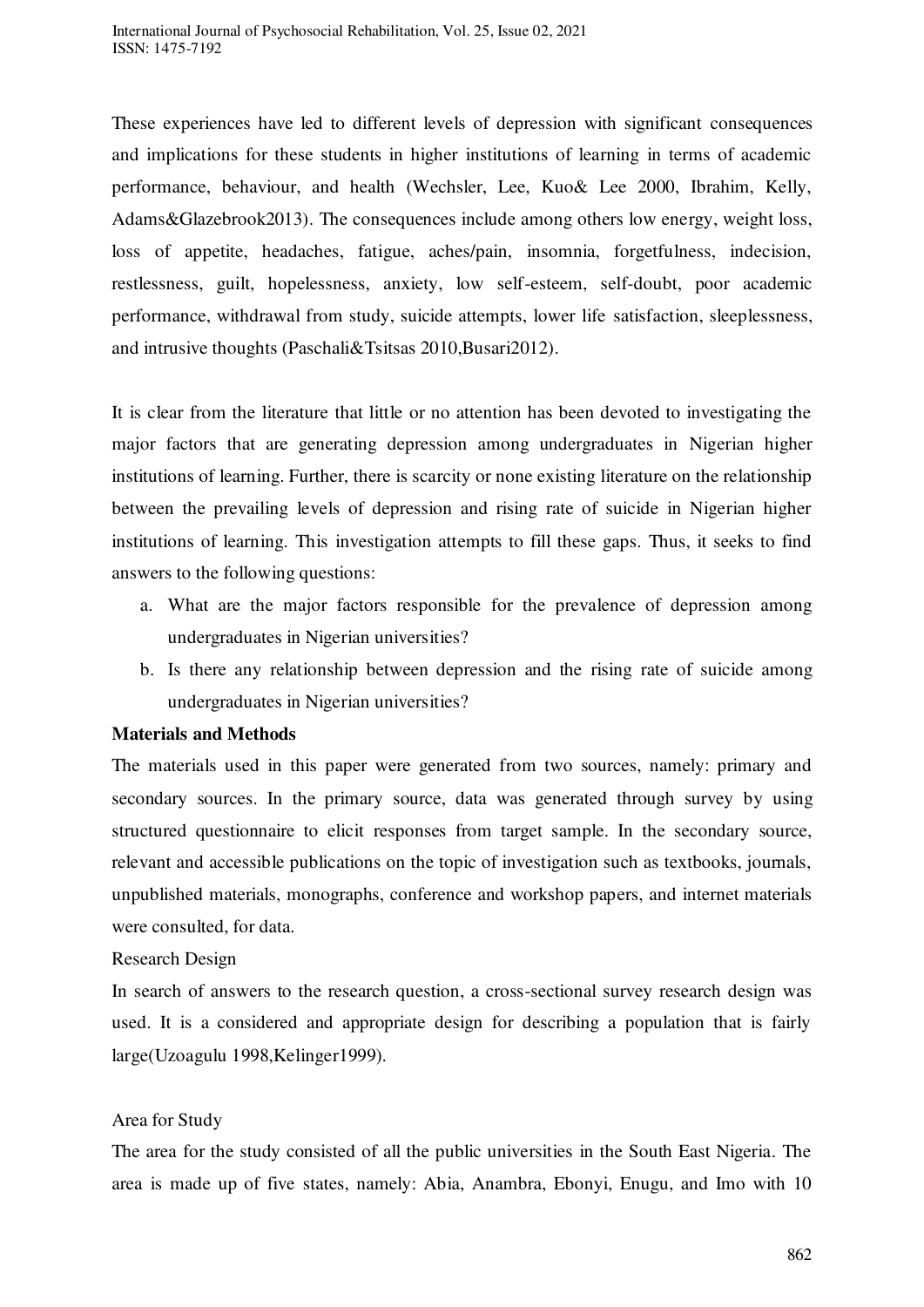public universities, that is, one state and one federal university each. These universities are Abia State University, Uturu (ABSU); Michael Okpara University of Agriculture, Umudike (MOUA); Chief ChukwuemekaOdumuegwuOjukwu University, Igbariam (COOU); NnamdiAzikiwe University, Awka (NAU); Ebonyi State University, Abakaliki (EBSU); Federal University, Ndufu-Alike (FUN); Enugu State University of Science and Technology, Enugu (ESUT); University of Nigeria (UNN); Federal University of Technology, Owerri (FUTO); and Imo State University, Owerri (IMSU).

## Population of the Study

The population of the study consisted of all registered regular undergraduate students in all the 10 universities, which according to records in their Students' Affairs Department has a total of 79,751. This consists of 45, 597 males and 34, 154 females.

# Sample and Sampling Technique

With the aid of Guilford and Flruchter (1973) formula for estimating sample size, 398 was adopted as the study sample. The sample was evenly divided into 10 areas of the study wherein 39 respondents were randomly chosen from each of the 10 universities leaving a leftover of 8. Intentionally, examination period and students' medical centres were adopted as the investigation environment due usual pressure, stress, depression, and its treatment being experienced by undergraduates during the time. The medical centre was considered more appropriate environment for data collection because students admitted there are from diverse departments/faculty.

# Instrument for Data Collection

A researcher-constructed questionnaire, which consists of two sections, namely A (sociodemographic data questions) and B (questions designed to generate answers for research questions) was used as instrument for data collection. The questionnaire was structured in a five likert scale format of Strongly Agree, Agree, No Opinion, Disagree, and Strongly Disagree.

# Validity and reliability of the instrument

The face validity of the instrument was established through the expert judgments of five health related experts (2 lecturers, 1 Psychologist, I medical Doctor, and a Nurse from Enugu State University of Science and Technology Teaching Hospital, Enugu). The questionnaire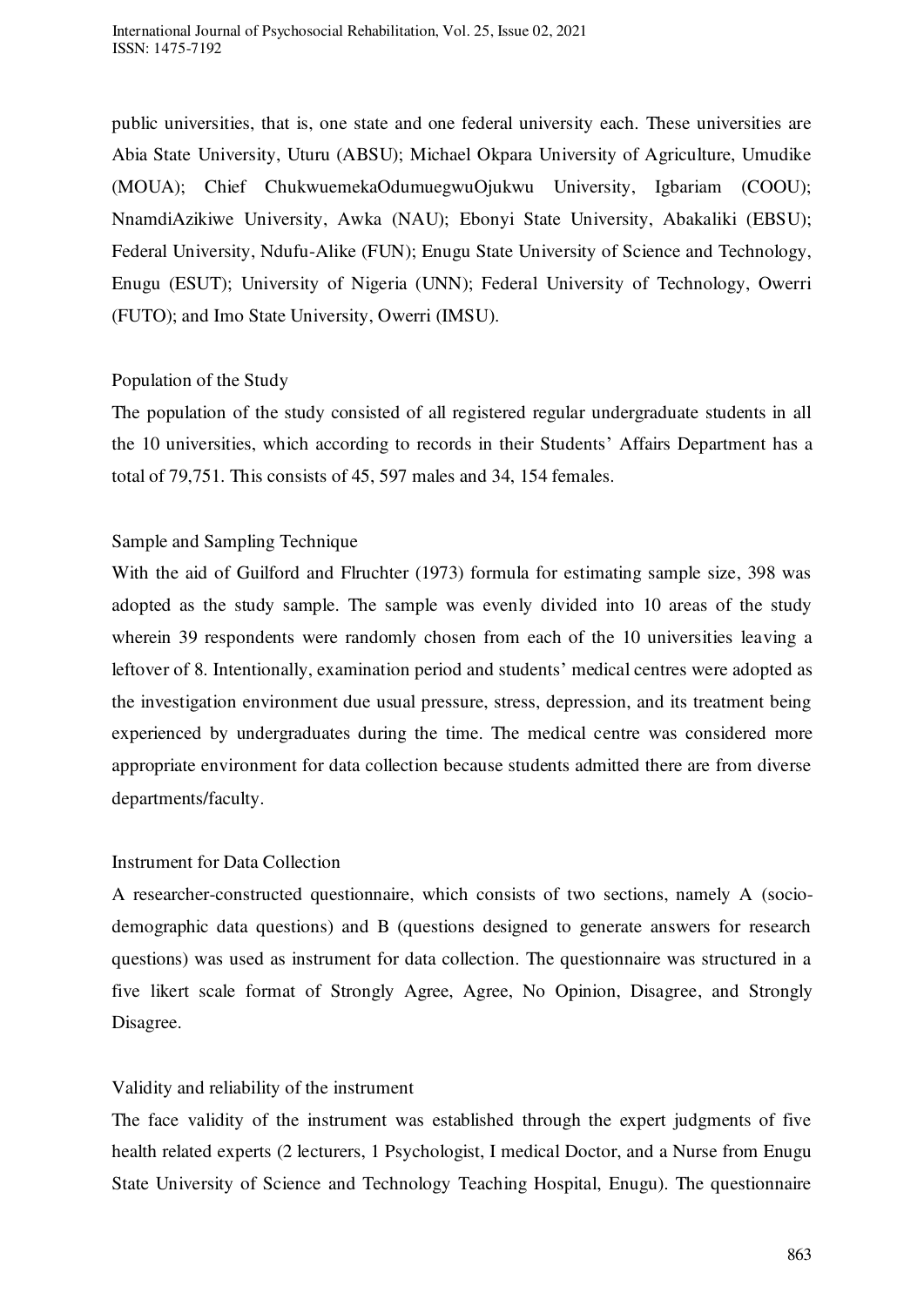items were modified as suggested by the validators. Further, the reliability of the instrument was established through test re-test method wherein 10 copies of the questionnaires were administered to similar respondents and setting at University of Nigeria teaching Hospital Enugu. After an interval of two weeks, the questionnaires were re-administered and the two set of responses obtained correlated using the Pearson Product Moment Correlation (r) and a co-efficient of reliability of 0.95 was obtained. This was good for the study.

### Methods of Data Analysis

Responses to questions were converted into raw scores and put into frequency tables. They were analysed using tables, simple percentage mechanism and the statistical package for the Social Sciences (SPSS version 20.0). The means (x), standard deviations (SD), and statistical differences of the scores were computed and used in answering research questions. Variation in statistical calculation of responses is significant @ .05 levels.

### **Results**

#### Socio-demographic Information of Respondents

Table 1 reveals that out of 390 respondents, 204 are males (52.3%), 186 females (47.7%), while their age brackets indicate that 162 respondents i.e. 41.5% fall between 18-22 years; 228 respondents i.e. 58.5% fall within the age bracket of 23-27 years, while 327 respondents i.e. 83.8% are Igbos, 43 respondents (11.0%) are from Yoruba, and 20 respondents (5.2%) are from Hausa. Therefore, the characteristics of the respondents relate with the key questions that this investigation seeks answers to, such as the impact of Socio-cultural differences, marginalisation, and language competence on depression. Similarly, the sample's gender ratio of 52.3%: 47.7% signifies gender inclusiveness and applicability of the findings made therein. Thus, the sample is highly objective for the present study.

Analysis of responses to questions

Research Question 1: What are the major factors responsible for the prevalence of depression among undergraduates in Nigerian universities?

The results of SPSS Univeriate analysis of responses to No. 1 statement in table 2, which sought to find out if poor or lack of appropriate transportation system and problem of good hostel accommodation are major sources of depression reveal a grand mean of 4.26 representing 'Agreed' in our likert scale, a standard deviation of .337 whose sig. difference of .023 < .05 confidence interval were not subject of modification.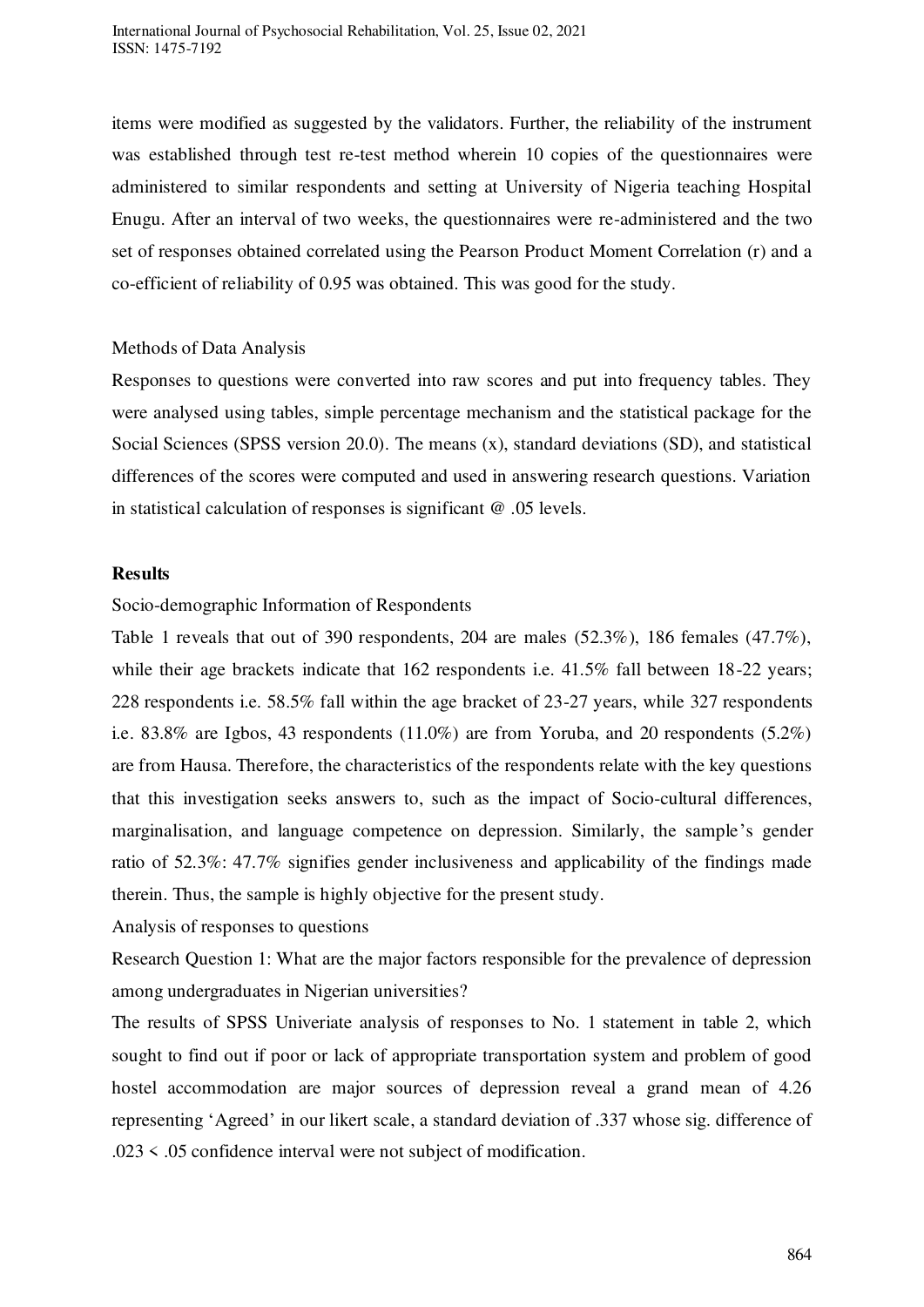However, analysis of responses to No.2 statement in table 2, which sought to find out if socio-cultural differences and marginalisation in school are major sources of depression, reveals a grand mean of 2.12 representing 'Disagreed' in our likert scale with a standard deviation of .211 whose sig. difference of .000 < .05 confidence intervals were not subject of modification. Thus, socio-cultural differences and marginalisation do not contribute to undergraduate depression.

Similar analysis of responses to No.3 statement, which sought to find out if financial pressures or brokenness, lack of support and cares, imposition of textbooks/hand-outs, compulsory sorting, and anticipated inability to get employment after school are major causes of depression reveals a grand mean of 4.21 representing 'Agreed' in our likert scale with a standard deviation of .100 whose sig. difference of .000 < .05 confidence intervals were not subject of modification. Therefore, they are primary sources of depression among undergraduates.

Further, analysis of responses to no 4 statement reveals that majority of the respondents agreed (i.e. a grand mean of 4.41) with no sig. difference (i.e.  $.004 \le .05$ ) that unpleasant disruption of academic activities; unchecked gender-based violence, criminality, cultism and violence are also major sources of depression.

Analysis of responses to No 5 in table 2 also reveals that majority of the respondents agreed (i.e. a grand mean of 4.18) with no sig. difference (i.e. .004< .05) that increased workload and congested academic activities such as classes; assignments; practical/practices and exams generate depression in them.

Equally, analysis of responses to No 6 statement, which holds that language incompetency, poor reading and comprehending ability, low sense of control, and poor academic performance are primary sources of depression among undergraduates, reveals a grand mean of 4.42 representing 'Agreed' in our likert scale with a standard deviation of 1.221 whose sig. difference of .000 confidence intervals were not subject of modification. However, majority of the respondents (i.e. a grand mean of 2.81 with a standard deviation of 2.104 whose sig difference of .000 is not subject of modification) 'disagreed' that addictive and health risk behaviours such as drugs, drunkenness are major sources of depression among them.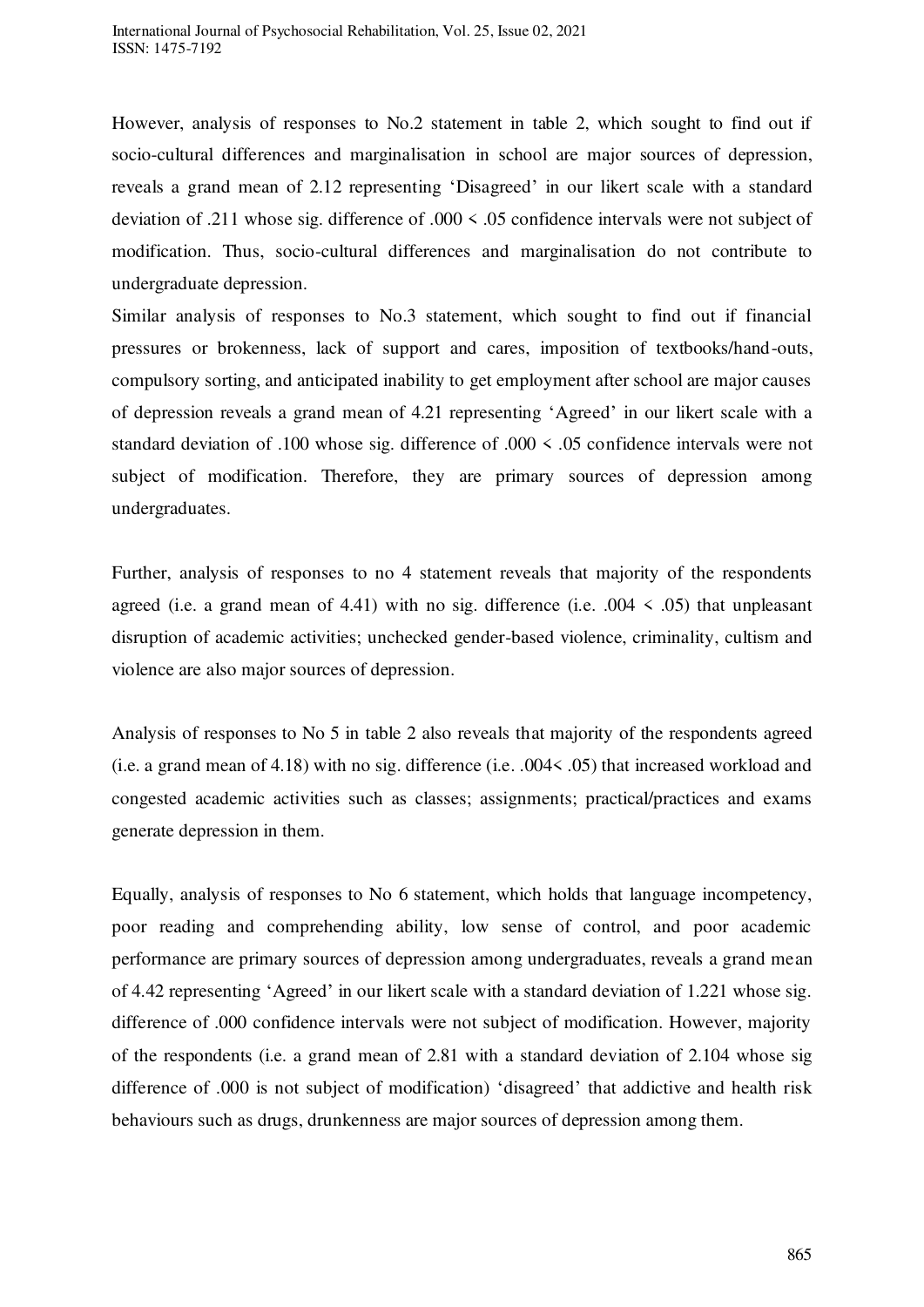Therefore, poor or lack of appropriate transportation system and problem of good hostel accommodation; financial pressures or brokenness, lack of support and cares, imposition of textbooks/hand-outs, compulsory sorting, and anticipated inability to get employment after school; unpleasant disruption of academic activities; unchecked gender-based violence, criminality, cultism and violence; workload and congested academic activities such as classes; assignments; practical/practices and exams; and language incompetency, poor reading and comprehending ability, low sense of control, and poor academic performance are the major causes of depression among undergraduates in Nigerian higher institutions of learning.

The results of SPSS analysis of responses to responses to No.8 statement in table 2, which sought to find out if students always attempt to kill themselves when they feel that life was hopeless, reveals a grand mean of 4.21 representing 'Agreed' in our likert scale with a standard deviation of .100 whose sig. difference of .000 confidence intervals were not subject of modification. Therefore, perceived hopelessness leads to suicide among undergraduates.

 The result of analysis of responses to Statement No. 9, which holds that students feel like killing themself anytime they perceive that they are a carriers of any terminal sickness such as aids reveals the same statistic with No. 8 above. By implication, terminal disease infection leads to suicide among undergraduates in Nigeria.

Similar results were obtained in SPSS analysis of responses to statements Nos. 10 & 11, which sought to find out if students feel like killing themselves whenever they fail examinations or encounter a major disappointment in the school; and opt for suicide as strategy for solving difficult or impossible problems. Each of the analysis reveals a grand mean of 4.14, which represents 'Agreed' in our likert scale measure with a standard deviation of 1.007 whose pairwise comparism exhibit a sig. difference of .000 < .05 confidence interval were not subject of modification. Thus, there is a relationship between examination failure, major disappointment in the school, choice of suicide as strategy for solving difficult or impossible problems, and the prevailing suicide attempts and actual suicide among Nigerian undergraduates.

Research Question 2: Is there any relationship between depression and the rising rate of suicide among undergraduates in Nigerian universities?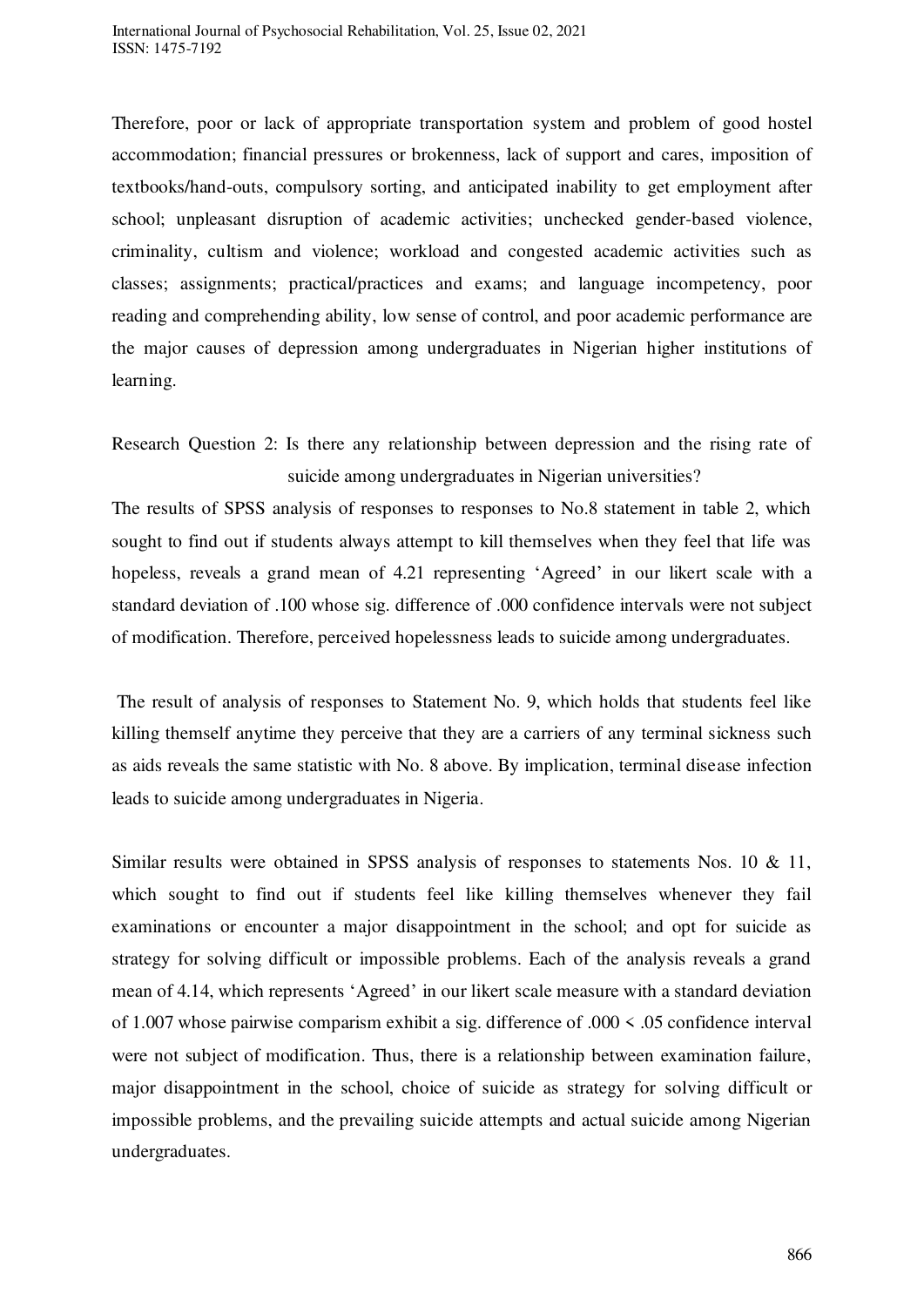However, majority of the respondents (i.e. a grand mean of 2. 81 representing 'Disagreed' in our likert scale and whose sig. difference of .006 < .05 confidence interval were not subject of modification) hold that the absence of psychiatric or psychotherapy services in the university to take care of depressed students makes one to contemplate of committing suicide to end the pains and scourge of depression, is false.

Therefore, if factors that generate depression such as hopeless, infection withterminal sickness such as aids, examination failure, and major disappointments lead undergraduates to contemplate suicide and/or actually commit suicide, there is a relationship between depression and the rising rate of suicide among undergraduates in Southeast Nigerian universities.

#### **Discussion**

Fundamentally, this study observed that poor or lack of appropriate transportation system and problem of good hostel accommodation; financial pressures or brokenness, lack of support and cares, imposition of textbooks/hand-outs, compulsory sorting, and anticipated inability to get employment after school; unpleasant disruption of academic activities; unchecked genderbased violence, criminality, cultism and violence; workload and congested academic activities such as classes; assignments; practical/practices and exams; and language incompetency, poor reading and comprehending ability, low sense of control, and poor academic performance are the major causes of depression among undergraduates in Nigerian higher institutions of learning. This finding partially collaborates earlier findings made by researchers (Ibrahim, Kelly &Glazebrook 2012,Terasaki, Gelaye, Berhane& Williams 2009) using other universities in Africa and none African universities (Ibrahim, Kelly, Adams&Glazebrook2013). The prevalence of the imposition of textbooks/hand-outs, compulsory sorting, anticipated inability to get employment after school, unpleasant disruption of academic activities,andworkload and congested academic activities in higher institutions of learning is a Nigerian plague and specifically apply to Southeast due to low level of development, poor remuneration of staff and hardship, political marginalisation of Easterners in Nigeria, and incessant strikes. It is necessary to observe here that as the presence and influences of these forces are not abating, depression among undergraduates is a certainty.

The implication of this assertion for the future of tertiary education in Southeast – Nigeria is that the establishment of appropriate institutional framework and mechanisms for reducing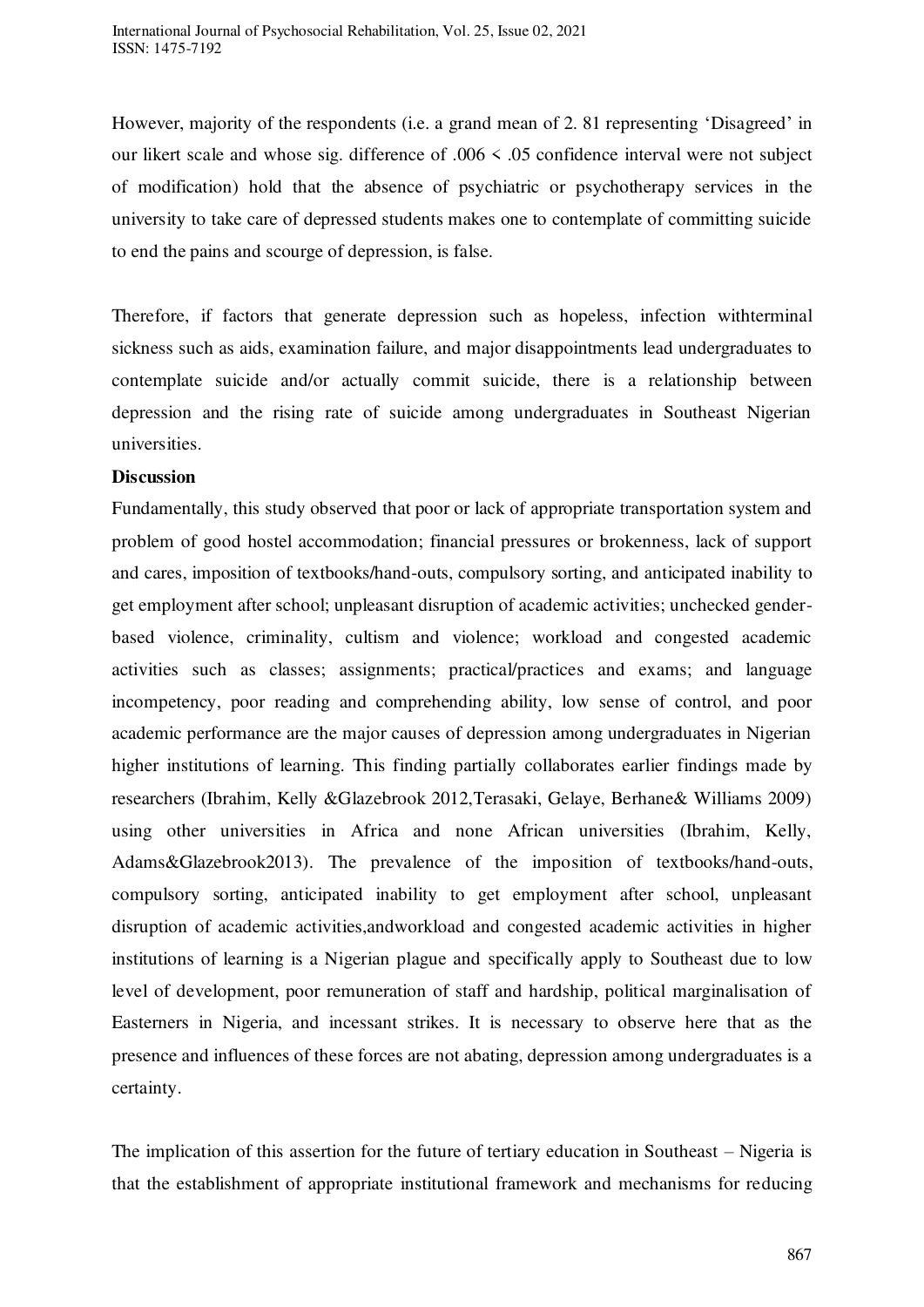and treating depression is required urgently. The need for the establishment of such framework and mechanisms has earlier by been identified by researchers (Obidigbo 2019), and should be considered by stakeholders and policy makers in the education industry with dispatch.

Further, this study also observed thathopeless, infection with terminal sickness such as aids, examination failure, and major disappointments, which are forces that generate depression, lead undergraduates to contemplate suicide and/or actually commit suicide in higher institutions of learning. Previous studies equally observed that depression leads to a number of health related challenges (Yusoff, 2013,Andrews &Lewinsohn2002), suicide ideations and actual suicide (Adams 2008,Amazeen 2005,Bertolote, Fleischmann & De-Leo. 2004). Therefore, since depression among undergraduates in Southeast – Nigeria is guaranteed because of the certainty of factors that cause it; then the rising rate suicide among them is at its infantry stage.

*Availability of data and materials*: The data and materials use for this work are not products or obtained from any data base

*Data deposition*: Data used in this work was not generated from any database but from fieldwork as contained already in the paper.

*Statement Regarding Ethical Approval*:All procedures followed were in accordance with the ethical standards of the responsible committee on human experimentation (institutional and national) and with the Helsinki Declaration of 1975, as revised in 2000.

*Informed Consent*: Informed consent was obtained from all the respondents before questionnaires were distributed to them. No private information about the individual respondents was included in the article.

## **References**

- Abouserie, R. (1994). Sources and levels of stress in relation to locus of control and selfesteem in university students.*Educational Psychology, 14* (3), pp.323–330.
- Adams, E. (2008). Recognising suicidal behaviours: The Cleveland Clinic Foundation, Ohio. Available @ [http://my.clevelandclinic.org/disorders/suicide](http://my.clevelandclinic.org/disorders/suicide%20/hic_RecognisingSuicidalBehaviour)  [/hic\\_RecognisingSuicidalBehaviour](http://my.clevelandclinic.org/disorders/suicide%20/hic_RecognisingSuicidalBehaviour)
- Adewuya, A.O. (2006). Prevalence of major depressive disorder in Nigerian college students with alcohol-related problems.*General Hospital Psychiatry, 28*(2), 169–173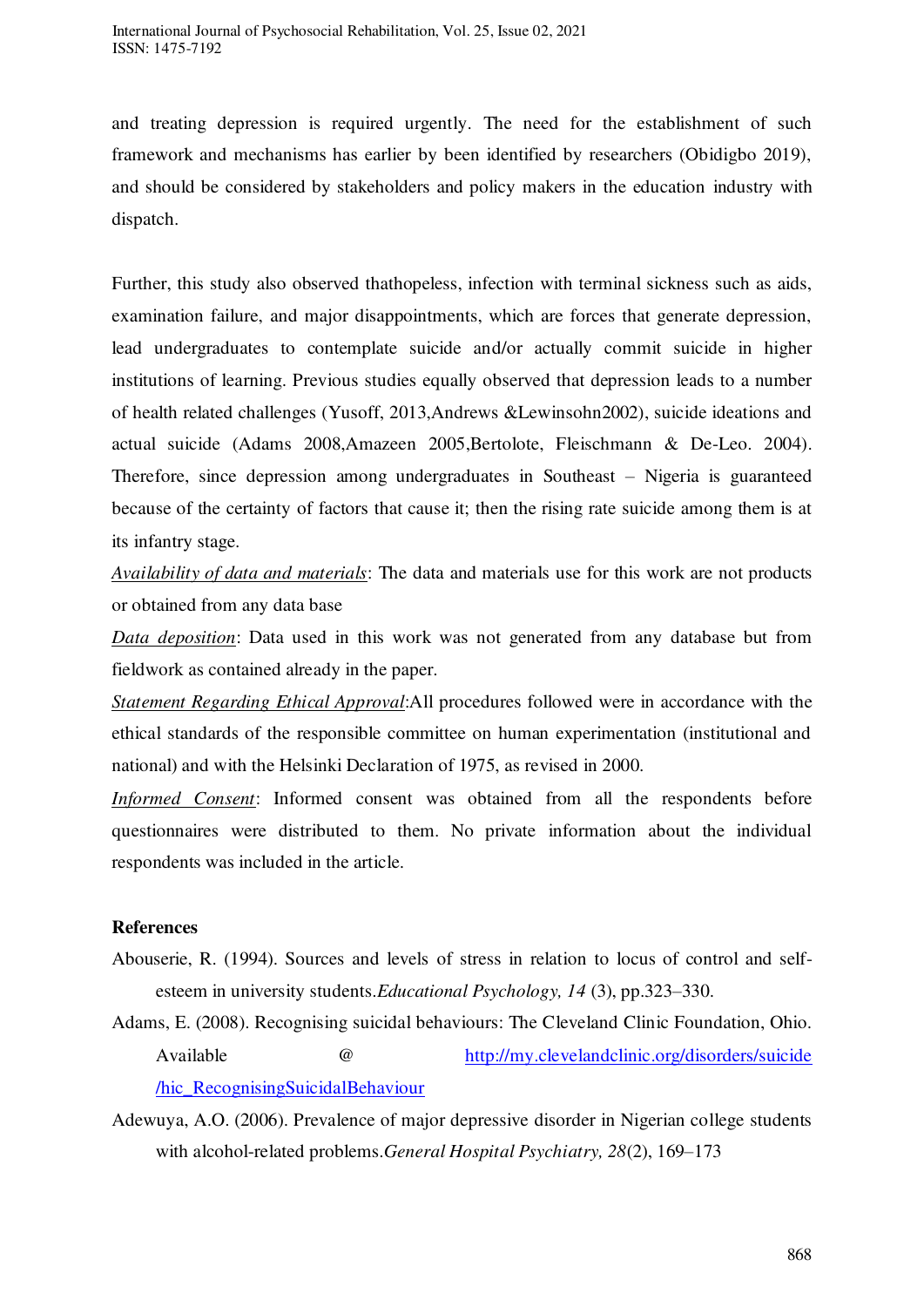- Adewuya, A.O., Ola, B.A., Olutayo, O.A., Mapayi, B.M., &Oginni, O.O. (2006).Depression amongst Nigerian university students: Prevalence and socio-demographic correlates.*Soc. Psychiatry Psychiatr.Epidemiol., 41*, 674–8
- Amazeen, S. (2005).Cliffs of despair, a journey to suicide's edge. Review of Cliffs Monsters and critics. Available @ http//books.monstersandcritics.com/nonfiction/ review/article1070655.php/bookreview
- American Psychiatric Association (2000).*Diagnostic and statistical manual of mental disorders: DSM-IV-TR.* Washington, DC: American Psychiatric Association
- American Psychological Association (2011). Suicide risk high for war veterans in college, study finds. *ScienceDaily*, 4 August. Available@ http://www.sciencedaily. com/releases/2011/08/110804123841.htm
- Andrews, B., & Wilding, J.M. (2004).The relation of depression and anxiety to life-stress and achievement in students.*British Journal of Psychology, 95*, 501-521
- Andrews, J.A., &Lewinsohn, P.M. (2002). Suicidal attempts among older adolescents: Prevalence and co-occurrence with psychiatric disorders. *Journal of American Academy of Child and Adolescent Psychiatry*, 32, 655-662
- Ang, R.P., &Haun, V.S. (2006).Relationship between academic stress and suicidal ideation: Testing for depression as a mediator using multiple regressions.*Child Psychiatry Hum. Dev., 37*, 133-143.
- Aniebue, P.N., &Onyema, G.O. (2008).Prevalence of depressive symptoms among Nigerian medical undergraduates.*Tropical Doctor, 38*(3),157–158
- Arslan, G., Ayranci, U., Unsal, A., &Arslantas, D. (2009).Prevalence of depression, its correlates among students, and its effect on health-related quality of life in a Turkish university.*Upsala Journal of Medical Sciences, 114* (3), 170-177
- Bertolote, J.M., Fleischmann, A., & De-Leo., W. D. (2004).Psychiatric diagnoses and suicide revisiting the evidence.*Crisis, 25*(4), 147-155, PMD.Available @ [http://www.ncbi.nlm.nih.gov/pubmed/15580849.](http://www.ncbi.nlm.nih.gov/pubmed/15580849)
- Bertolote, J.M., Fleischmann, A., & De-Leo., W.D. (2004).Psychiatric diagnoses and suicide revisiting the evidence.*Crisis, 25(4), 147-155*, PMD. Available @ <http://www.ncbi.nlm.nih.gov/pubmed/15580849>
- Busari, A.O. (2012). Evaluating the relationship between gender, age, depression and academic performance among adolescents. *Scholarly Journal of Education, 1*(1), 6-12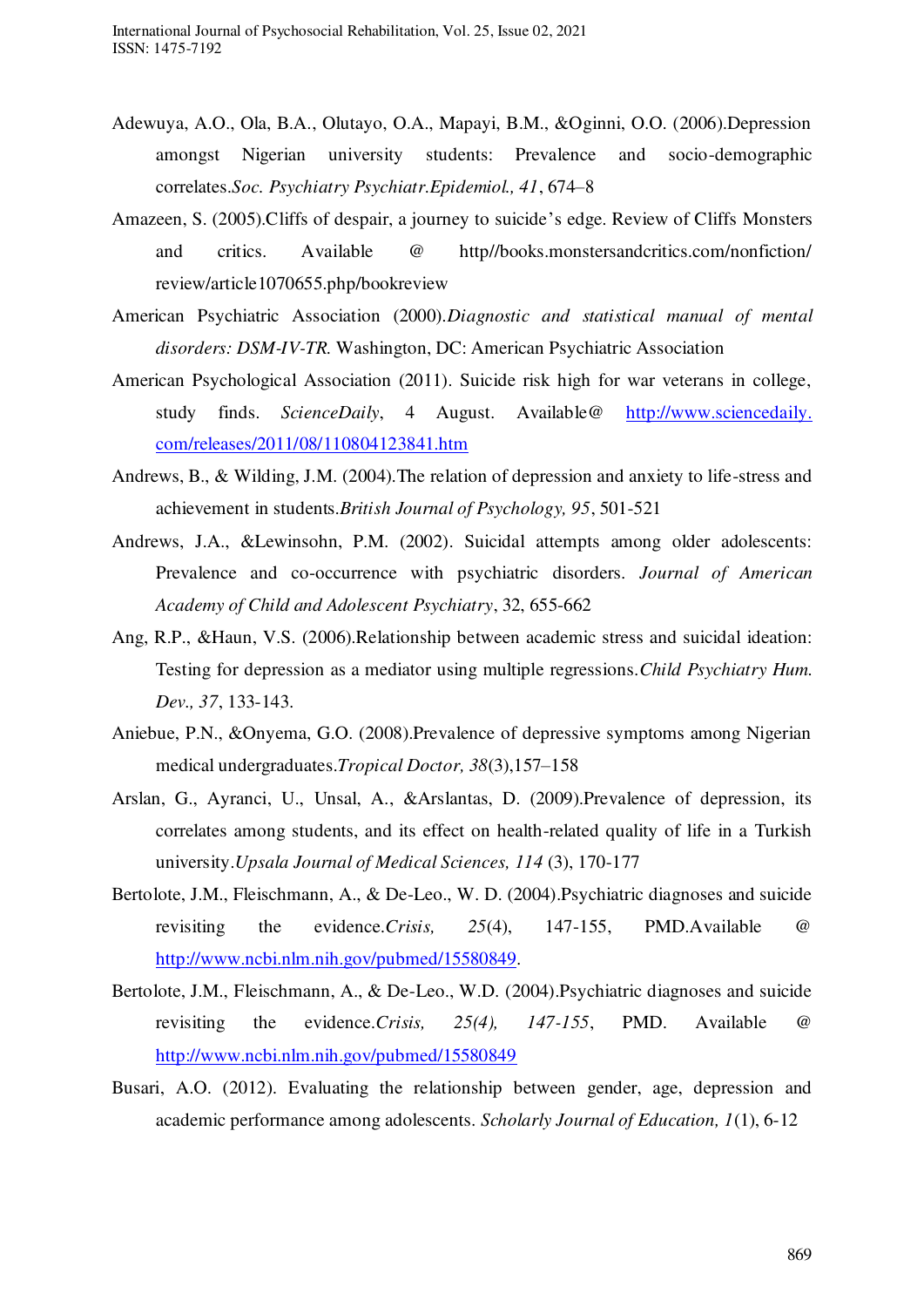- Chen, L., Wang, L., Qiu, X. H., Yang, X. X., Qiao, Z. X., Yang, Y. J., & Liang, Y. (2013). Depression among Chinese university students: prevalence and socio-demographic correlates.*PLoS One, 8*(3).doi: 10.1371/journal.pone.0058379
- Collingwood, J. (2010). Depression in Students. Available @ [http://psychcentral.com/](http://psychcentral.com/%20lib/depression-in-students/0003673)  [lib/depression-in-students/0003673](http://psychcentral.com/%20lib/depression-in-students/0003673)
- Dusselier, L., Dunn, B., Wang, Y., Shelley, M.C. & Whalen, D.F. (2005).Personal, health, academic, and environmental predictors of stress for residence hall students.*Journal of American College Health, 54*(1), 15–24.
- Eneh, O.C. (1998). Attitudes of HPE Students in Nigerian Universities towards suicide Unpublished Ph.D. Thesis, Faculty of Education, Enugu State University of Technology (ESUT), Enugu.
- Gelaye, B., Arnold, D., Williams, M. A., Goshu, M., &Berhane, Y. (2009).Depressive symptoms among female college students experiencing gender-based violence in Awassa, Ethiopia.*Journal of Interpersonal Violence, 24*(3), 464–81.
- Hudd, S.S., Dumlao, J., Erdmann-Sager, D., Murray, D., Phan, E., Soukas, N. &Yokozuka, N. (2000). Stress at college: effects on health habits, health status and self-esteem. *College Student Journal, 34* (2), 217–228
- Ibrahim, A.K. Kelly, S.J., Adams, C.E., &Glazebrook, C (2012).A systematic review of studies of depression prevalence in university students, *Journal of Psychiatric Research*. Available @<http://dx.doi.org/10.1016/j.jpsychires.2012.11.015>
- Ibrahim, A.K., Kelly, S.J., &Glazebrook, C. (2012).Analysis of an Egyptian study on the socioeconomic distribution of depressive symptoms among undergraduates.*Social Psychiatry Psychiatric Epidemiology, 47*(6), 927–37.
- Ibrahim, A.K., Kelly, S.J., Adams, C.E., &Glazebrook, C. A. (2013).Systematic review of studies of depression prevalence in university students.*Journal of Psychiatric Research, 47*(3), 391–400.
- Ibrahim, A.K., Kelly, S.J., Adams, C.E., &Glazebrook, C.A. (2013).Systematic review of studies of depression prevalence in university students.*Journal of Psychiatric Research, 47*(3), 391–400.
- Ibrahim, A.K., Kelly, S.J., Adams, C.E., &Glazebrook, C.A. (2013).Systematic review of studies of depression prevalence in university students.*Journal of Psychiatric Research, 47*(3), 391–400.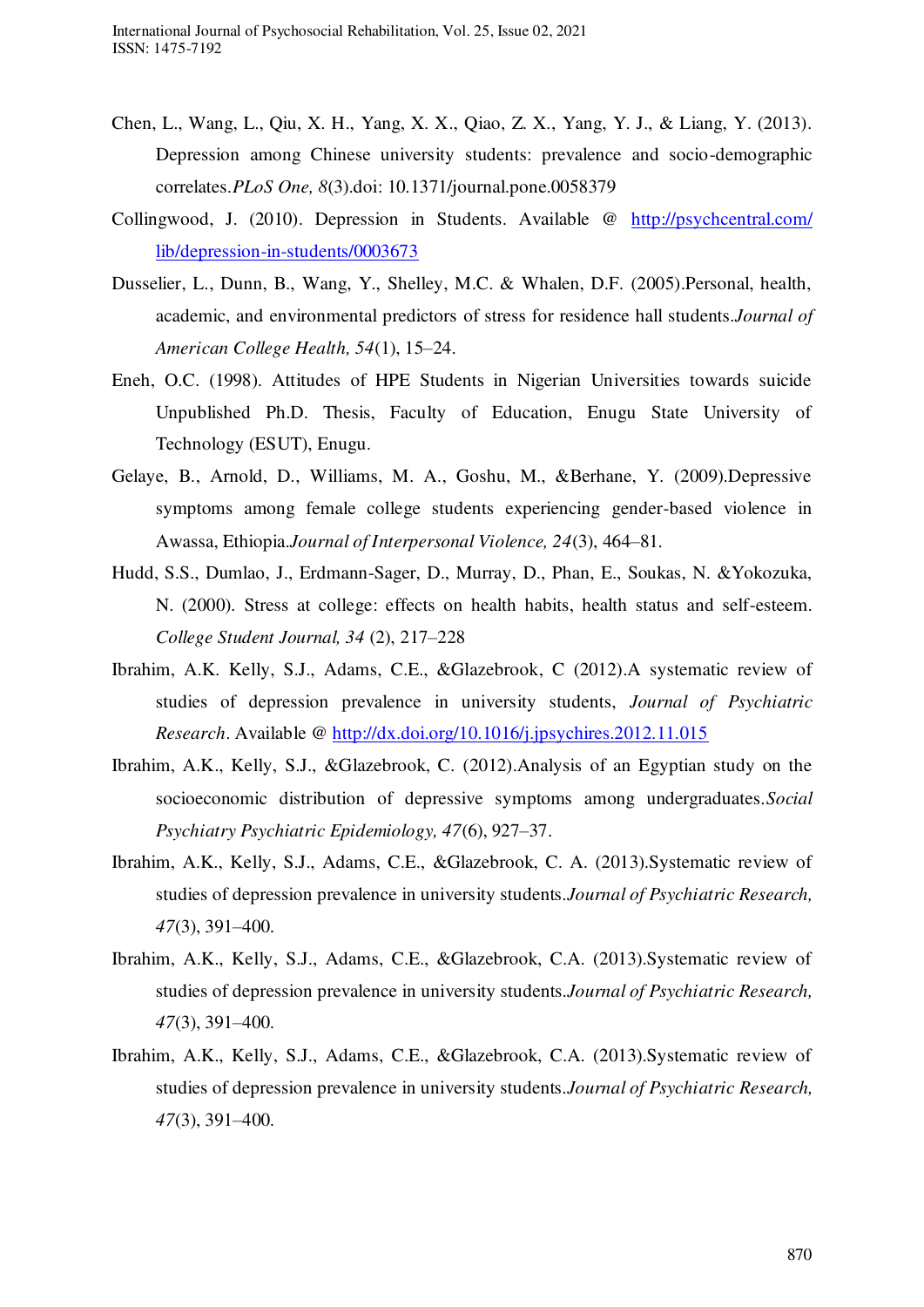- Jones, N.P., Papadakis, A.A., Hogan, C.M., &Strauman, T.J. (2009).Over and over again: Rumination, reflection, and promotion goal failure and their interactive effects on depressive symptoms. *Behaviour Research & Therapy, 47*, 254-259.
- Kariv, D. &Heiman, T. (2005).Tack-oriented versus emotion-oriented coping strategies: the case of college students.*College Student Journal, 39*(1), 72–84.
- Kelinger, F.N. (1999). *Foundation of behavioural research*. London: Holt, Rinehart and Winston
- Kerkhof, A.J.F.M. (2004). Suicide and attempted suicide.*World Health*, *49*(2), 18-20.
- Mikolajczyk, R.T., Maxwell, A.E., Naydenova, V., Meier, S, & El Ansari, W. (2008). Depressive symptoms and perceived burdens related to being a student: Survey in three European countries. *Clinical Practice and Epidemiology in Mental Health, 4*, 14 – 21. doi:10.1186/1745-0179-4-19
- ObidigboG.C. (2019). The psychologist among Doctor: Evaluating the role of psychotherapy as a form of Medicare in Nigeria.*International Journal of Innovative research and Advanced Studies, 5*(1), 26 – 32
- Paschali, A., &Tsitsas, G. (2010).Stress and life satisfaction among university: A pilot study.*Annual General Psychiatry, 9*, 19 - 28
- Radcliffe, C. & Lester, H. (2003).Perceived stress during undergraduate medical training: A qualitative study.*Medical Education, 37*, 32–38
- Ross, S.E., Niebling, B.C. &Heckert, T.M. (1999).Sources of stress among college students.*College Student Journal, 33* (2), 312–318.
- Scholten, A. (2013). Depression (Major Depressive Affective Disorder; Unipolar Disorder; Unipolar Mood Disorder). Available @ [http://www.mcksc.com/apps/HealthGate](http://www.mcksc.com/apps/HealthGate%20/Article.aspx?chunkiid=11908)  [/Article.aspx?chunkiid=11908](http://www.mcksc.com/apps/HealthGate%20/Article.aspx?chunkiid=11908)
- Shaffer, D. (2008).The epidemiology of teen suicide: An examination of risk factors.*Journal of Clinical Psychiatry*, *49*, 36-41. Available @ [http://www.ncbi.nlm.Gov/pubmed/](http://www.ncbi.nlm.gov/pubmed/%203047106)  [3047106.](http://www.ncbi.nlm.gov/pubmed/%203047106)
- Steptoe, A., Tsuda, A., Tanaka, Y., & Wardle, J. (2007). Depressive symptoms, socioeconomic background, sense of control, and cultural factors in university students from 23 countries. *International Journal Behavioral Medicine, 14*(2), 97–107
- Terasaki, D.J., Gelaye, B., Berhane, Y., & Williams, M.A. (2009).Anger expression, violent behaviour, and symptoms of depression among male college students in Ethiopia.*BioMed Central Public Health*, 9, 1-13. doi: 10.1186/1471-2458-9-13.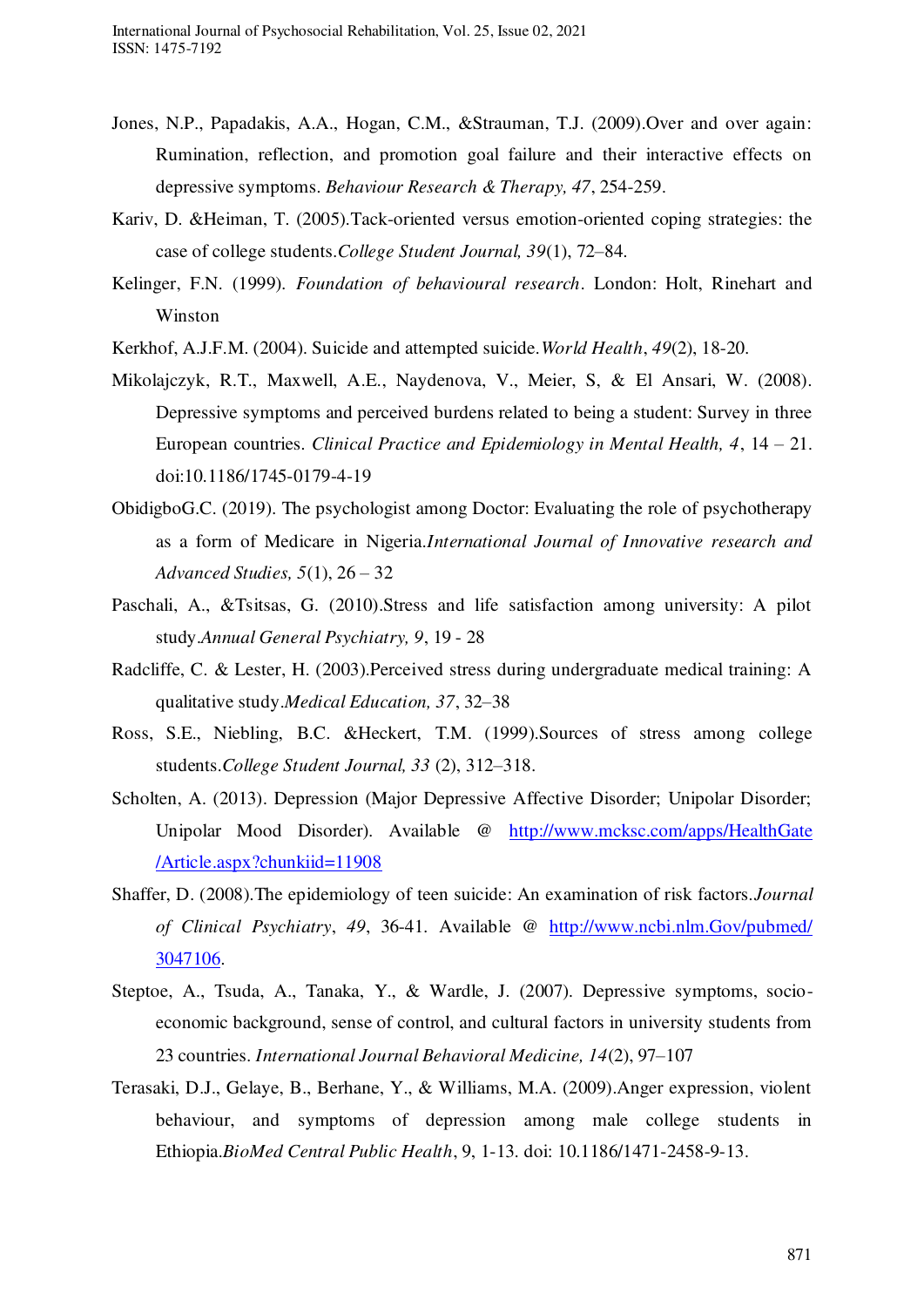International Journal of Psychosocial Rehabilitation, Vol. 25, Issue 02, 2021 ISSN: 1475-7192

- Uzoagulu, A.E. (1998). *Practical guide to writing research project reports in tertiary institutions*. Enugu: John Jacob's Classic Publishers Ltd
- Wallace, M. (2010).Depression among New York university students. Retrieved 1st February, 2013 from [http://www.nyu.edu/classes/keefer/EvergreenEnergy/wall acem.](http://www.nyu.edu/classes/keefer/EvergreenEnergy/wall%20acem.%20pdf)  [pdf](http://www.nyu.edu/classes/keefer/EvergreenEnergy/wall%20acem.%20pdf)
- Wechsler, H., Lee, J.E., Kuo, M., & Lee, H. (2000).College binge drinking in the 1999s: a continuing problem.Results of the Harvard School of Public Health 1999 College Alcohol Study.*J. Am. Coll. Health., 48*, 199–210
- Yusoff, M.S. (2013). Associations of pass-fail outcomes with psychological health of firstyear medical students in a Malaysian medical school.*Sultan Qaboos University Medical Journal, 13*(1), 107–114
- Yusoff, M.S. (2013). Associations of pass-fail outcomes with psychological health of firstyear medical students in a Malaysian medical school.*Sultan Qaboos University Medical Journal, 13*(1), 107–114

#### **Tables**

Table 1: Socio-demographic data of Respondents

| $\mathbf{s}/$  | <b>States</b> | Sch.        | total | Gender<br>Age in years |           | Tribe |        |           |      |                |                |
|----------------|---------------|-------------|-------|------------------------|-----------|-------|--------|-----------|------|----------------|----------------|
| $\mathbf n$    |               |             |       | Mal                    | Femal     | $18-$ | $23 -$ | 28&       | Igbo | Yorub          | Hausa          |
|                |               |             |       | e                      | ${\bf e}$ | 22    | 27     | abov      |      | a              |                |
|                |               |             |       |                        |           |       |        | ${\bf e}$ |      |                |                |
| $\mathbf{1}$   | Abia          | <b>ABS</b>  | 39    | 23                     | 16        | 12    | 27     | nil       | 35   | $\overline{4}$ | nil            |
|                |               | $\mathbf U$ |       |                        |           |       |        |           |      |                |                |
|                |               | <b>MOU</b>  | 39    | 21                     | 18        | 14    | 25     | nil       | 29   | 5              | 5              |
|                |               | A           |       |                        |           |       |        |           |      |                |                |
| $\overline{2}$ | Anamb         | COO         | 39    | 17                     | 22        | 10    | 29     | nil       | 36   | 3              | nil            |
|                | ra            | U           |       |                        |           |       |        |           |      |                |                |
|                |               | <b>NAU</b>  | 39    | 20                     | 19        | 17    | 22     | nil       | 31   | 8              | nil            |
| $\overline{3}$ | Ebonyi        | <b>EBSU</b> | 39    | 16                     | 23        | 9     | 30     | nil       | 37   | nil            | $\overline{2}$ |
|                |               | <b>FUN</b>  | 39    | 19                     | 20        | 16    | 23     | nil       | 29   | $\tau$         | 3              |
| $\overline{4}$ | Enugu         | <b>ESUT</b> | 39    | 25                     | 14        | 19    | 20     | nil       | 34   | $\overline{4}$ | $\mathbf{1}$   |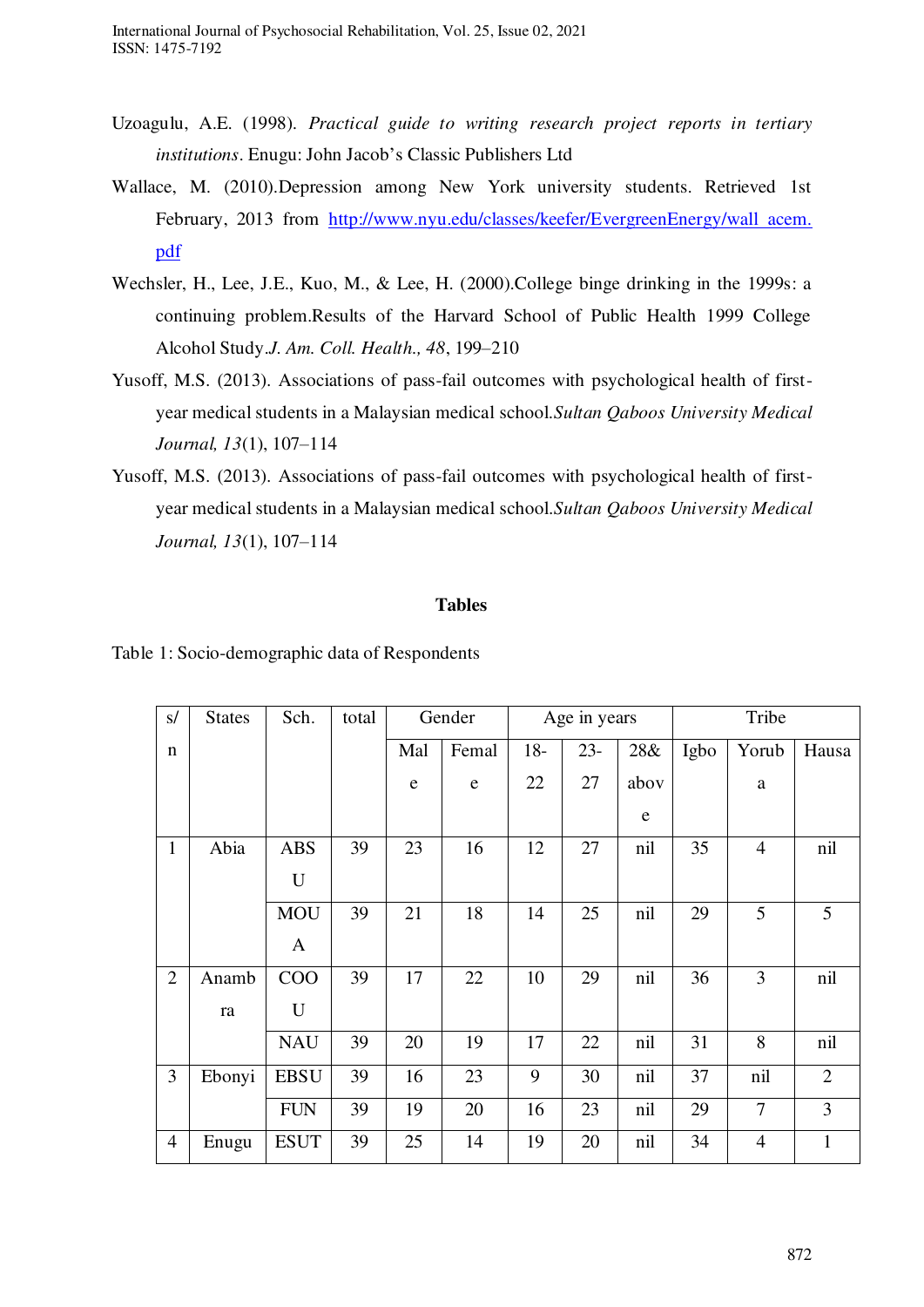| lmo          | <b>IMSU</b><br><b>FUTO</b> | 39<br>39 | 18<br>24 | 21<br>15 | 21<br>20 | 18<br>19 | nil<br>nil | 36<br>30 |    | nıl |
|--------------|----------------------------|----------|----------|----------|----------|----------|------------|----------|----|-----|
| <b>Total</b> | 10                         | 390      | 204      | 186      | 162      | 228      | nil        | 327      | 43 | 20  |

Source: Field Work, 2019

Table 2: Results of SPSS Analyses of responses to questions

| S/n                                                       | Research questions                                                                | Grand | Stand. | Standar | Tests of | Sig. | Pairwise        |  |  |
|-----------------------------------------------------------|-----------------------------------------------------------------------------------|-------|--------|---------|----------|------|-----------------|--|--|
|                                                           |                                                                                   | Mean  | Devia  | d Error | Between- |      | Compari         |  |  |
|                                                           |                                                                                   |       | t.     |         | Subjects |      | sons            |  |  |
|                                                           |                                                                                   |       |        |         | Effects  |      |                 |  |  |
|                                                           | Research Question 1: What are the major factors responsible for the prevalence of |       |        |         |          |      |                 |  |  |
| depression among undergraduates in Nigerian universities? |                                                                                   |       |        |         |          |      |                 |  |  |
| $\mathbf{1}$                                              | lack<br>of<br>Poor<br><b>or</b>                                                   |       |        |         |          |      | 95%<br>$\omega$ |  |  |
|                                                           | appropriate                                                                       |       |        |         |          |      | confiden        |  |  |
|                                                           | transportation system                                                             | 4.26  | .337   | .013    | 174.052  | .023 | ce              |  |  |
|                                                           | and problem of good                                                               |       |        |         |          |      | Interval,       |  |  |
|                                                           | hostel accommodation                                                              |       |        |         |          |      | no              |  |  |
|                                                           | are major sources of                                                              |       |        |         |          |      | adjustme        |  |  |
|                                                           | depression                                                                        |       |        |         |          |      | nts             |  |  |
|                                                           | Socio-cultural                                                                    |       |        |         |          |      | 95%<br>$\omega$ |  |  |
| $\overline{2}$                                            | differences<br>and                                                                | 2.12  | .211   | 1.226   | 818.111  | .000 | confiden        |  |  |
|                                                           | marginalisation<br>in                                                             |       |        |         |          |      | ce              |  |  |
|                                                           | school<br>leads<br>are                                                            |       |        |         |          |      | Interval,       |  |  |
|                                                           | sources of depression                                                             |       |        |         |          |      | no              |  |  |
|                                                           | to you                                                                            |       |        |         |          |      | adjustme        |  |  |
|                                                           |                                                                                   |       |        |         |          |      | nts             |  |  |
|                                                           | Financial pressures or                                                            |       |        |         |          |      |                 |  |  |
| 3                                                         | brokenness, lack of                                                               |       |        |         |          |      |                 |  |  |
|                                                           | support<br>and<br>cares,                                                          | 4.21  | .100   | .159    | 222.003  | .000 | 95%<br>$\omega$ |  |  |
|                                                           | imposition<br>of                                                                  |       |        |         |          |      | confiden        |  |  |
|                                                           | textbooks/ hand-outs,                                                             |       |        |         |          |      | ce              |  |  |
|                                                           | compulsory<br>sorting,                                                            |       |        |         |          |      | Interval,       |  |  |
|                                                           | anticipated<br>and                                                                |       |        |         |          |      | no              |  |  |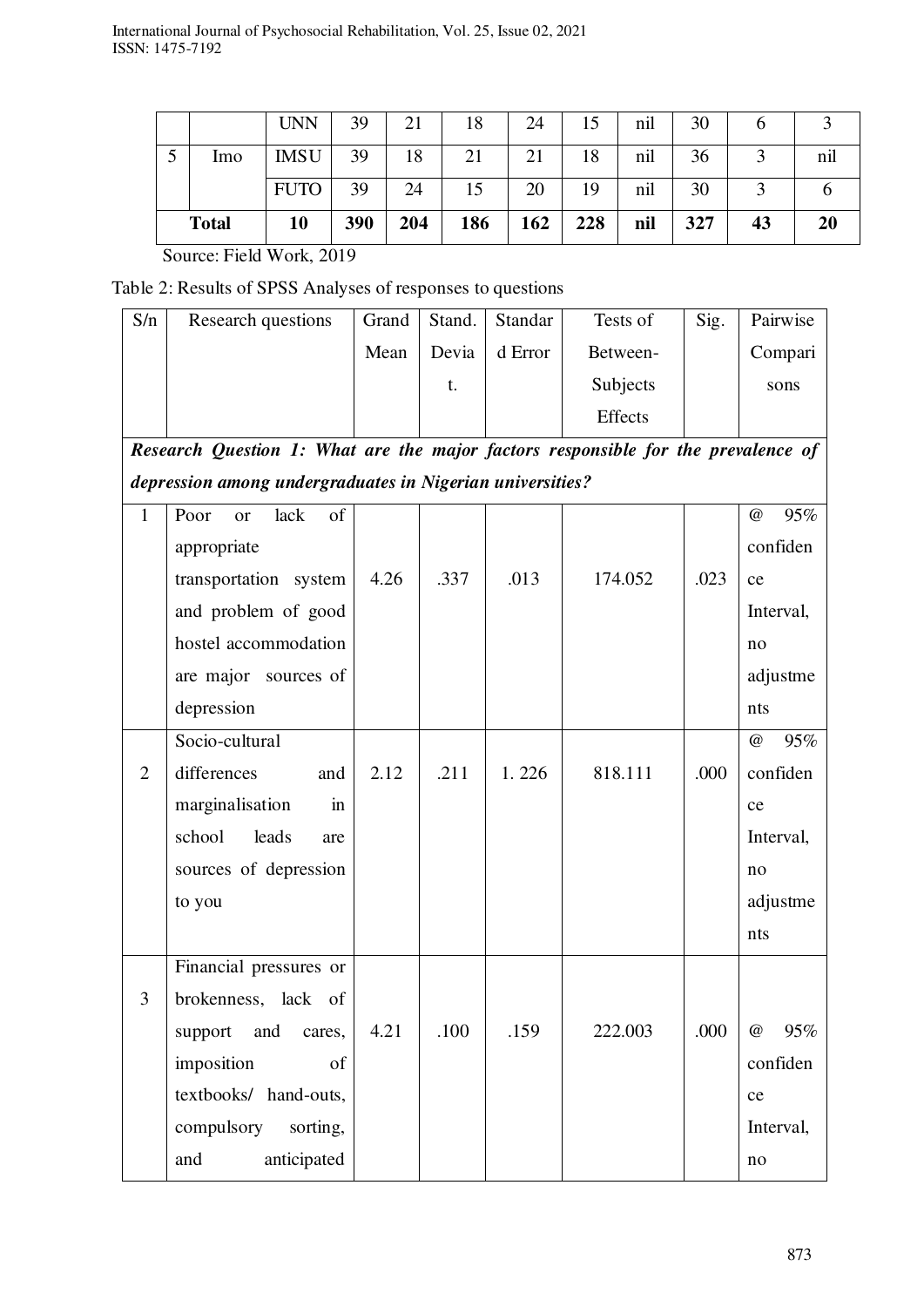|                | inability<br>get<br>to  |      |       |      |          |      | adjustme        |
|----------------|-------------------------|------|-------|------|----------|------|-----------------|
|                | employment<br>after     |      |       |      |          |      | nts             |
|                | school have led to      |      |       |      |          |      |                 |
|                | depression in<br>your   |      |       |      |          |      |                 |
|                | school life             |      |       |      |          |      |                 |
|                | Unpleasant disruption   |      |       |      |          |      |                 |
| $\overline{4}$ | of academic activities, |      |       |      |          |      |                 |
|                | unchecked<br>gender-    |      |       |      |          |      | 95%<br>$\omega$ |
|                | violence,<br>based      | 4.41 | .018  | .016 | 662.122  | .004 | confiden        |
|                | criminality, cultism    |      |       |      |          |      | ce              |
|                | and violence in school  |      |       |      |          |      | Interval,       |
|                | are major sources of    |      |       |      |          |      | no              |
|                | depression for you      |      |       |      |          |      | adjustme        |
|                |                         |      |       |      |          |      | nts             |
|                | Increased<br>workload   |      |       |      |          |      |                 |
|                | Congested<br>and        |      |       |      |          |      | 95%<br>$\omega$ |
| 5              | academic<br>activities  |      |       |      |          |      | confiden        |
|                | such<br>classes,<br>as  | 4.18 | .752  | .012 | 1001.237 | .004 | ce              |
|                | assignments,            |      |       |      |          |      | Interval,       |
|                | practical/practices and |      |       |      |          |      | no              |
|                | generate<br>exams       |      |       |      |          |      | adjustme        |
|                | depression in you       |      |       |      |          |      | nts             |
| 6              | Language                |      |       |      |          |      |                 |
|                | incompetency,<br>poor   |      |       |      |          |      |                 |
|                | reading<br>and          | 4.42 | 1.221 | .019 | 1522.007 | .000 | 95%<br>@        |
|                | comprehending           |      |       |      |          |      | confiden        |
|                | ability, low sense of   |      |       |      |          |      | ce              |
|                | control,<br>and<br>poor |      |       |      |          |      | Interval,       |
|                | academic performance    |      |       |      |          |      | no              |
|                | generate depression in  |      |       |      |          |      | adjustme        |
|                | your school life        |      |       |      |          |      | nts             |
| $\overline{7}$ | Addictive and health    |      |       |      |          |      | 95%<br>$\omega$ |
|                | risk behaviours such    | 2.81 | 2.104 | .024 | 136.334  | .006 | confiden        |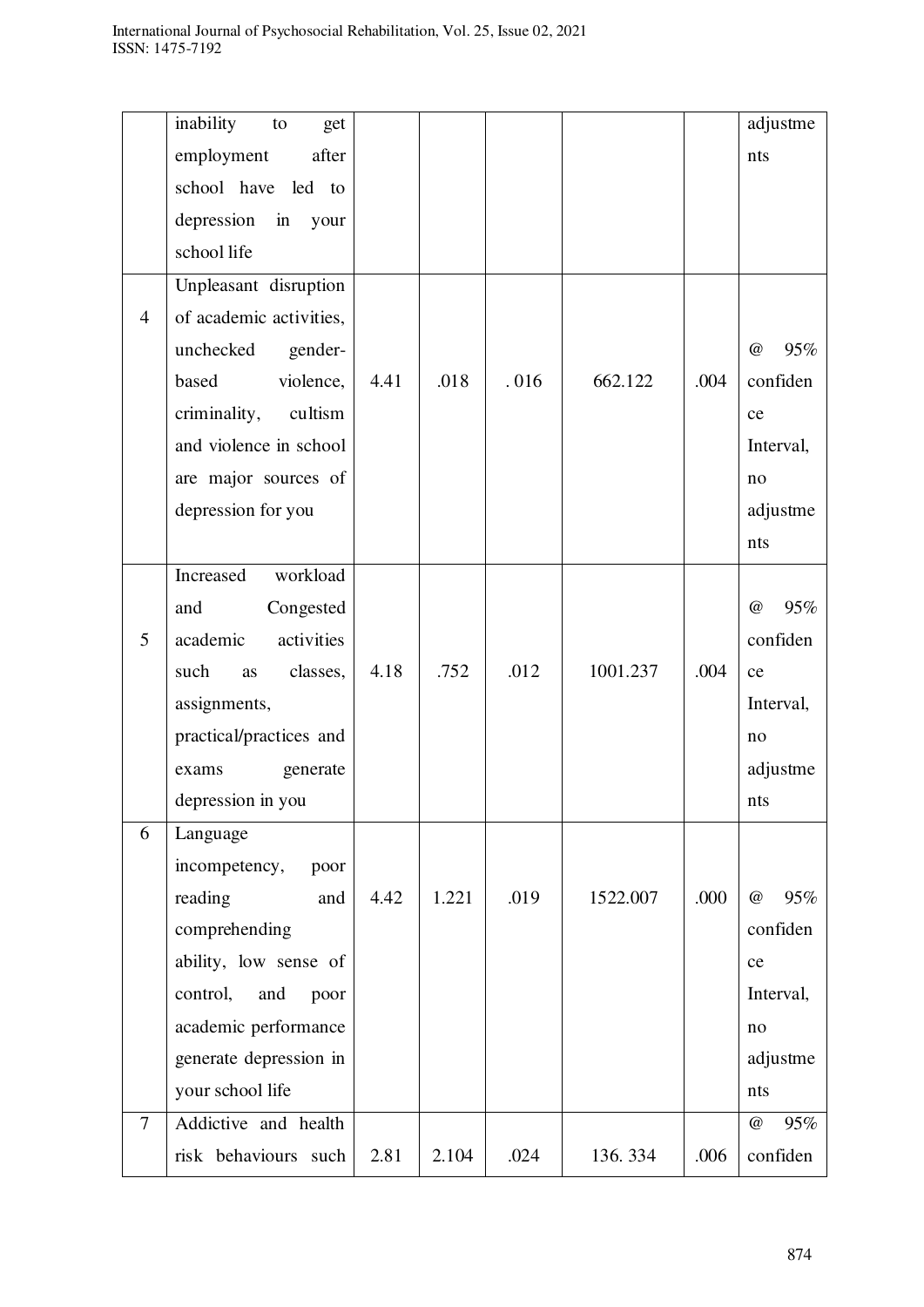|    | as drugs, drunkenness                                                                    |      |       |      |          |      | ce              |
|----|------------------------------------------------------------------------------------------|------|-------|------|----------|------|-----------------|
|    | causes depression                                                                        |      |       |      |          |      | Interval,       |
|    |                                                                                          |      |       |      |          |      | no              |
|    |                                                                                          |      |       |      |          |      | adjustme        |
|    |                                                                                          |      |       |      |          |      | nts             |
|    | Research Question 2: Is there any relationship between depression and the rising rate of |      |       |      |          |      |                 |
|    | suicide among undergraduates in Nigerian universities?                                   |      |       |      |          |      |                 |
| 8  | You always attempt to                                                                    |      |       |      |          |      | 95%<br>$\omega$ |
|    | kill yourself when you                                                                   | 4.21 | .100  | .159 | 222.003  | .000 | confiden        |
|    | feel<br>that<br>life<br>was                                                              |      |       |      |          |      | ce              |
|    | hopeless                                                                                 |      |       |      |          |      | Interval,       |
|    |                                                                                          |      |       |      |          |      | no              |
|    |                                                                                          |      |       |      |          |      | adjustme        |
|    |                                                                                          |      |       |      |          |      | nts             |
| 9  | You feel like killing                                                                    |      |       |      |          |      | 95%<br>$\omega$ |
|    | yourself anytime you                                                                     | 4.42 | 1.221 | .019 | 1522.007 | .000 | confiden        |
|    | perceive that you are a                                                                  |      |       |      |          |      | ce              |
|    | carrier of any terminal                                                                  |      |       |      |          |      | Interval,       |
|    | sickness such as aids                                                                    |      |       |      |          |      | no              |
|    |                                                                                          |      |       |      |          |      | adjustme        |
|    |                                                                                          |      |       |      |          |      | nts             |
| 10 | You felt like killing                                                                    |      |       |      |          |      | 95%<br>$\omega$ |
|    | yourself<br>whenever                                                                     | 4.14 | 1.007 | .138 | 875.009  | .000 | confiden        |
|    | you fail examinations                                                                    |      |       |      |          |      | ce              |
|    | major<br>met<br>$\rm{a}$<br>or                                                           |      |       |      |          |      | Interval,       |
|    | disappointment in the                                                                    |      |       |      |          |      | no              |
|    | school                                                                                   |      |       |      |          |      | adjustme        |
|    |                                                                                          |      |       |      |          |      | nts             |
| 11 | You seriously fell like                                                                  |      |       |      |          |      | 95%<br>$\omega$ |
|    | killing yourself when                                                                    | 4.14 | 1.007 | .138 | 875.009  | .000 | confiden        |
|    | you are depressed as a                                                                   |      |       |      |          |      | ce              |
|    | way of way of solving                                                                    |      |       |      |          |      | Interval,       |
|    | difficult or impossible                                                                  |      |       |      |          |      | $\rm no$        |